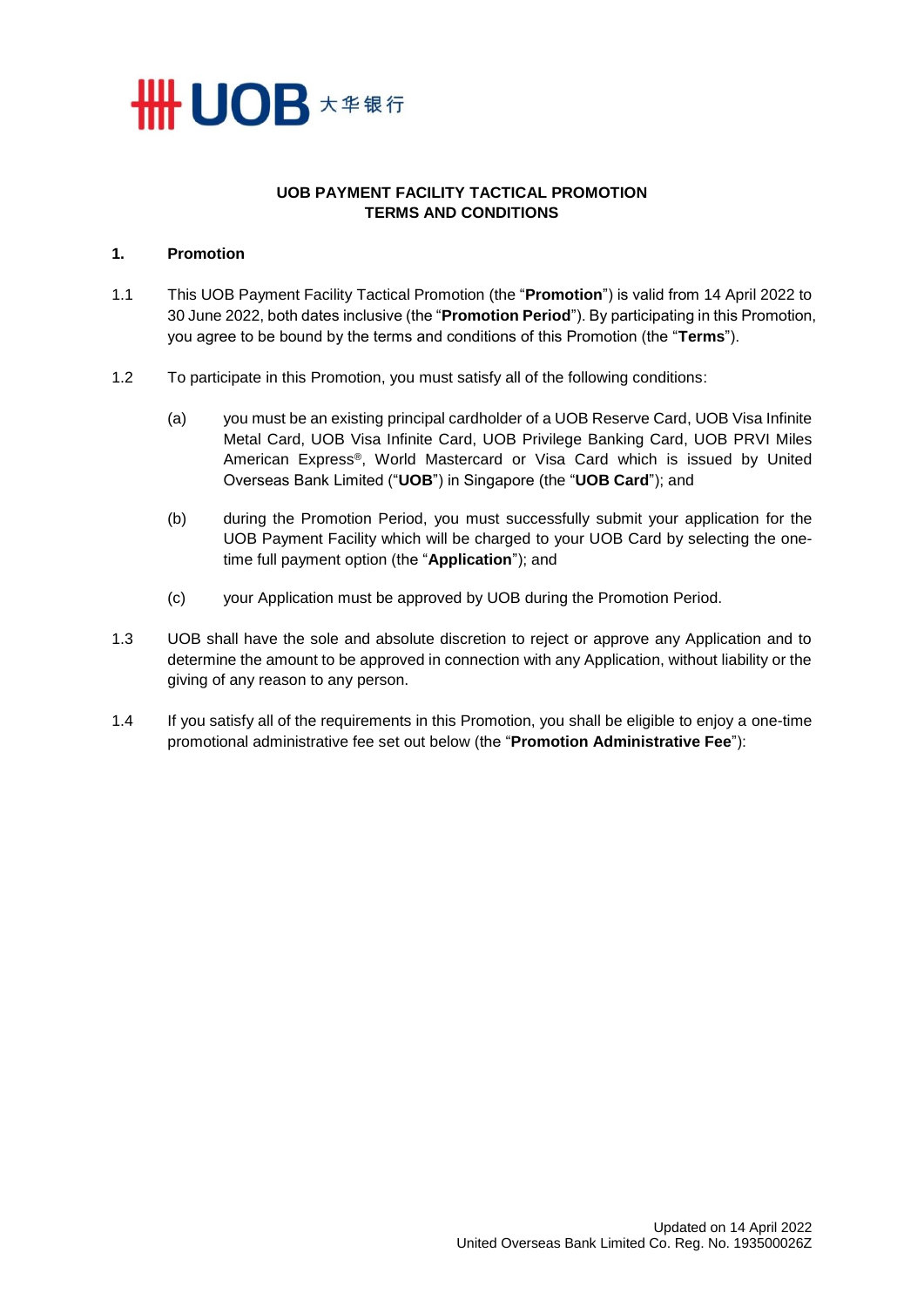| <b>Promotion Administrative Fee</b>                                          |                         |                          |
|------------------------------------------------------------------------------|-------------------------|--------------------------|
| <b>UOB Card stated in</b><br><b>Application</b>                              | <b>One-time Payment</b> | 3-monthly instalments    |
| <b>UOB Reserve Credit Card</b>                                               | 1.7% (usual rate: 1.9%) | 2.0% (usual rate: 2.1%)  |
| <b>UOB Privilege Banking</b><br>Credit Card                                  | 1.8% (usual rate: 2.0%) | 2.1% (usual rate: 2.15%) |
| <b>UOB Visa Infinite Credit</b><br>Card                                      | 1.8% (usual rate: 2.0%) | 2.1% (usual rate: 2.15%) |
| <b>UOB Visa Infinite Metal</b><br>Credit Card                                | 1.8% (usual rate: 2.0%) | 2.1% (usual rate: 2.15%) |
| <b>UOB PRVI Miles American</b><br>Express®, World Mastercard<br>or Visa Card | 1.9% (usual rate: 2.0%) | 2.15% (usual rate: 2.2%) |

- 1.5 The Promotion Administrative Fee amount will be computed based on the UOB Payment Facility amount approved by UOB in connection with your Application and will be charged to your UOB Card stated in your Application approved under this Promotion.
- 1.6 You will not be permitted to sign up for the UOB Payment Facility on behalf of any supplementary cardholder for your UOB Card.
- 1.7 UOB reserves the right, at its discretion, at any time, without notice or assigning any reason, to replace or substitute any benefit or reward under this Promotion with any other item or gift of equal or similar value selected by UOB.

## **2. General**

The General Terms and Conditions Governing Promotions set out in Appendix 1 will apply to this Promotion and form an integral part of these Terms.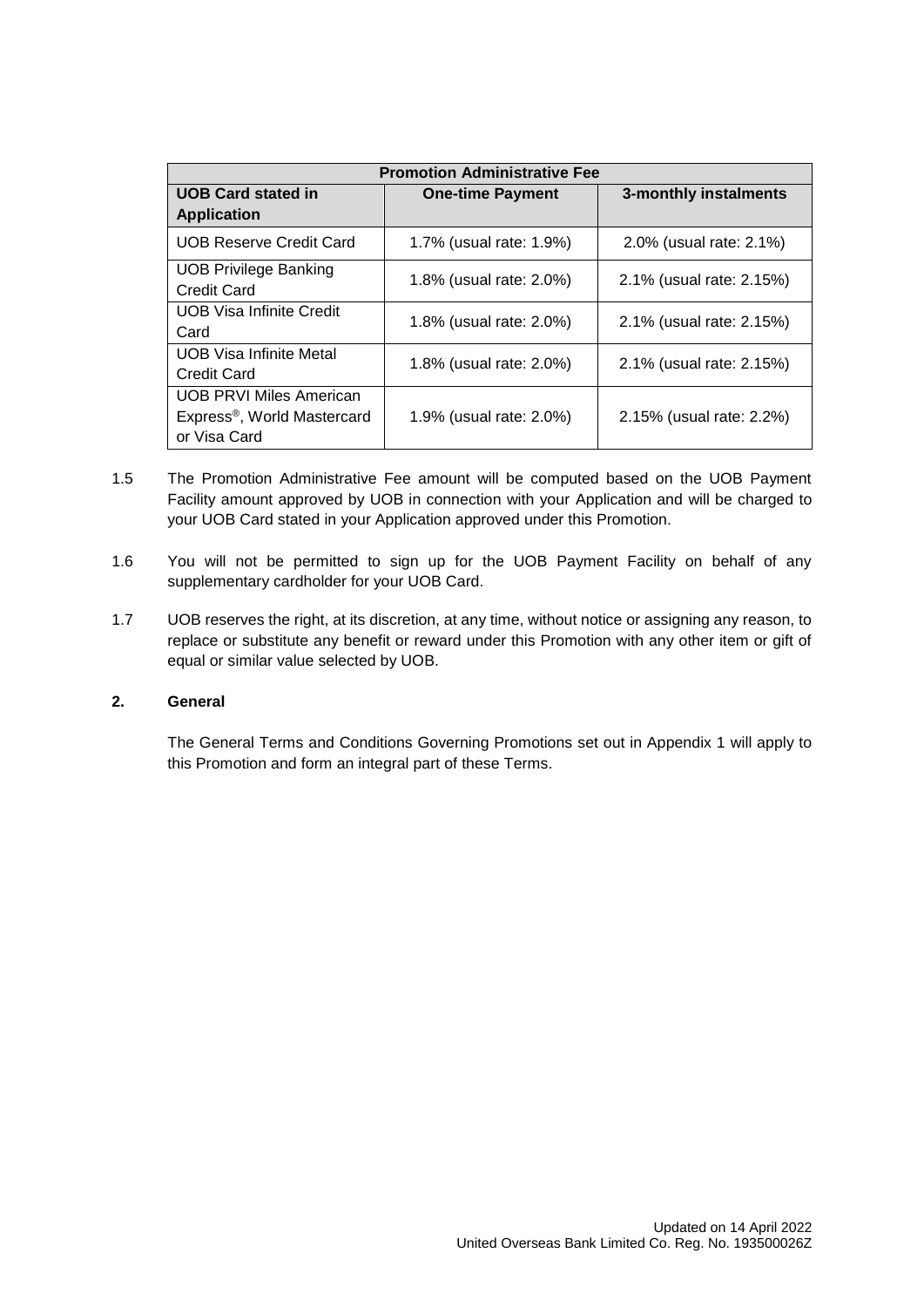## **Appendix 1**

## **General Terms and Conditions Governing Promotions**

- 1. The following persons shall not be eligible to participate in the Promotion:
	- (a) individuals whose UOB account(s) is/are voluntarily or involuntarily suspended, cancelled, closed or terminated at any time;
	- (b) individuals whose UOB account(s) is/are not active, valid, subsisting or in good standing or delinquent or unsatisfactorily conducted as may be determined by UOB at its sole discretion;
	- (c) individuals who are mentally unsound, facing legal incapacity or are incapable of handling their affairs, deceased, insolvent, bankrupt or have any legal proceedings (or any threat) of any nature instituted against them; or
	- (d) anyone whom UOB may decide to exclude, at its sole discretion, without any reason or prior notice at any time.
- 2. Sending and receiving SMS is dependent on a SMS vendor, an independent telecommunication authority or service provider or such other third party which is engaged by UOB for the Promotion and UOB shall not be responsible for any undelivered, lost or delayed SMS sent and/or received by you. You shall pay and be solely responsible for all fees and charges imposed by such service providers for the sending and/or receipt of any SMS in connection with this the Promotion.
- 3. UOB will not be liable or responsible for any injury, loss or damage whatsoever or for any charge, cost or expense of any kind whatsoever suffered or incurred as a result of or in connection with the redemption or usage of the benefit or reward or participation in this Promotion. Without limiting the foregoing, UOB will not be liable or responsible for any undelivered, misdirected, corrupted, lost or delayed text, transmission or transaction or any delay or failure in posting any transaction or accessing any of UOB's online banking services or mobile banking services or third party applications, howsoever caused.
- 4. UOB has the absolute right and unfettered discretion to make decisions on all matters relating to or in connection with the Promotion, including but not limited to the determination of whether you have met all the requirements of the Promotion. UOB's decisions shall be final, conclusive and binding and no payment or compensation will be given. UOB shall not be obliged to give any reason or prior notice or enter into any correspondence with any person on any matter or decision relating to the Promotion.
- 5. If UOB determines that you are ineligible to participate in this Promotion, UOB may in its sole discretion charge to and debit an amount equal to the value of the benefit or reward under this Promotion from any of your accounts with UOB without prior notice to you. If the monies standing to the credit of your accounts are insufficient to reimburse UOB, you shall immediately reimburse UOB for the value of the benefit or reward under this Promotion through such means as UOB may determine in its sole discretion.